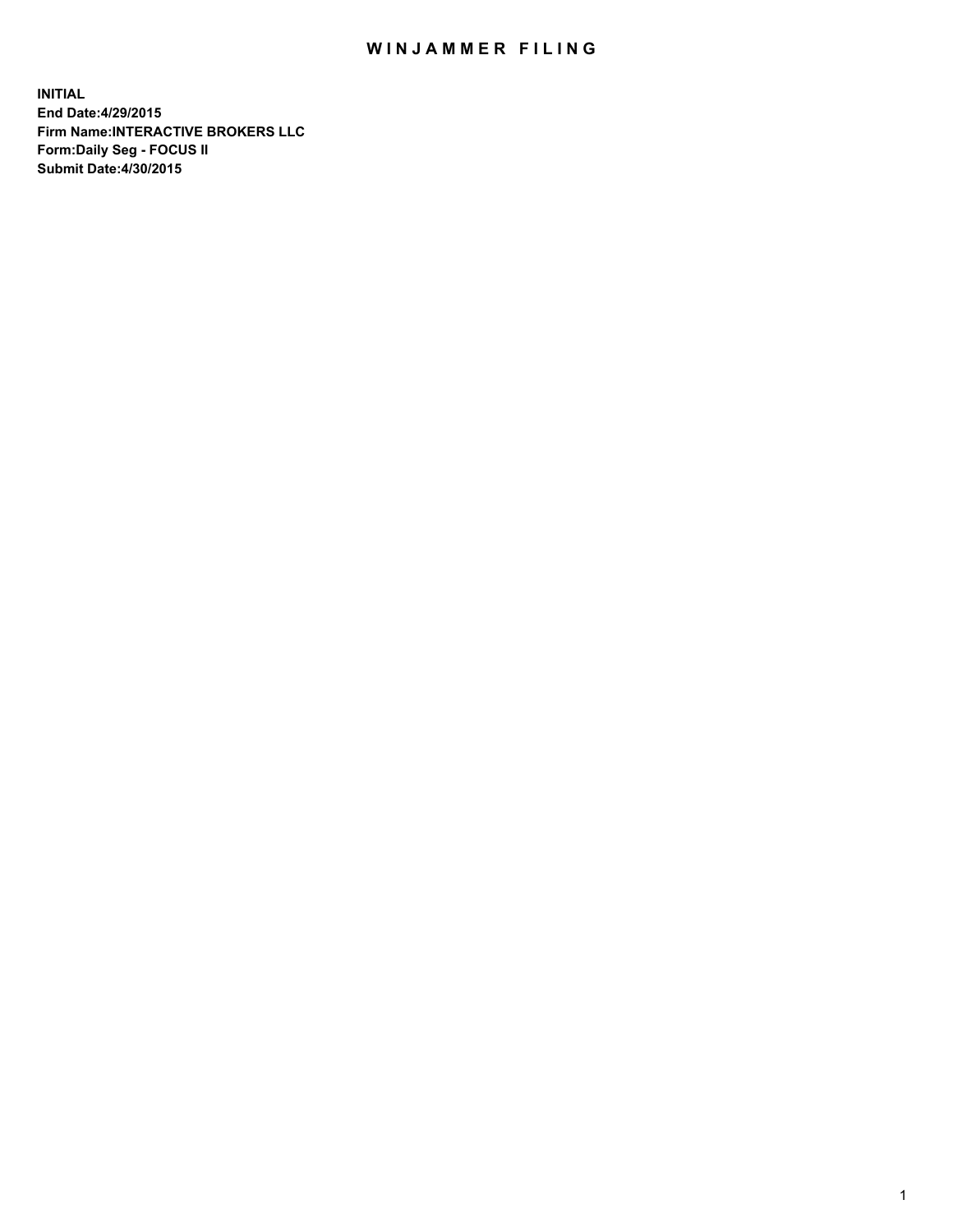## **INITIAL End Date:4/29/2015 Firm Name:INTERACTIVE BROKERS LLC Form:Daily Seg - FOCUS II Submit Date:4/30/2015 Daily Segregation - Cover Page**

| Name of Company<br><b>Contact Name</b><br><b>Contact Phone Number</b><br><b>Contact Email Address</b>                                                                                                                                                                                                                          | <b>INTERACTIVE BROKERS LLC</b><br><b>Michael Ellman</b><br>203-422-8926<br>mellman@interactivebrokers.co<br>$m$ |
|--------------------------------------------------------------------------------------------------------------------------------------------------------------------------------------------------------------------------------------------------------------------------------------------------------------------------------|-----------------------------------------------------------------------------------------------------------------|
| FCM's Customer Segregated Funds Residual Interest Target (choose one):<br>a. Minimum dollar amount: ; or<br>b. Minimum percentage of customer segregated funds required:% ; or<br>c. Dollar amount range between: and; or<br>d. Percentage range of customer segregated funds required between:% and%.                         | <u>0</u><br><u>0</u><br>155,000,000 245,000,000<br>0 <sub>0</sub>                                               |
| FCM's Customer Secured Amount Funds Residual Interest Target (choose one):<br>a. Minimum dollar amount: ; or<br>b. Minimum percentage of customer secured funds required:% ; or<br>c. Dollar amount range between: and; or<br>d. Percentage range of customer secured funds required between:% and%.                           | <u>0</u><br>0<br>80,000,000 120,000,000<br>0 <sub>0</sub>                                                       |
| FCM's Cleared Swaps Customer Collateral Residual Interest Target (choose one):<br>a. Minimum dollar amount: ; or<br>b. Minimum percentage of cleared swaps customer collateral required:% ; or<br>c. Dollar amount range between: and; or<br>d. Percentage range of cleared swaps customer collateral required between:% and%. | $\overline{\mathbf{0}}$<br>$\underline{\mathbf{0}}$<br>0 <sub>0</sub><br>0 <sub>0</sub>                         |
| Current ANC:on<br><b>Broker Dealer Minimum</b><br>Debit/Deficit - CustomersCurrent AmountGross Amount<br>Domestic Debit/Deficit<br>Foreign Debit/Deficit                                                                                                                                                                       | 2,370,944,074 29-APR-2015<br>296,739,562<br>3,103,635<br>6,628,0840                                             |
| Debit/Deficit - Non CustomersCurrent AmountGross Amount<br>Domestic Debit/Deficit<br>Foreign Debit/Deficit<br>Proprietary Profit/Loss<br>Domestic Profit/Loss<br>Foreign Profit/Loss                                                                                                                                           | 0 <sub>0</sub><br>0 <sub>0</sub><br><u>0</u><br><u>0</u>                                                        |
| Proprietary Open Trade Equity<br>Domestic OTE<br>Foreign OTE<br><b>SPAN</b><br><b>Customer SPAN Calculation</b>                                                                                                                                                                                                                | <u>0</u><br><u>0</u><br>1,356,724,754                                                                           |
| Non-Customer SPAN Calcualation<br><b>Proprietary Capital Charges</b><br>Minimum Dollar Amount Requirement<br>Other NFA Dollar Amount Requirement                                                                                                                                                                               | 23,195,943<br><u>0</u><br>20,000,000 [7465]<br>22,052,944 [7475]                                                |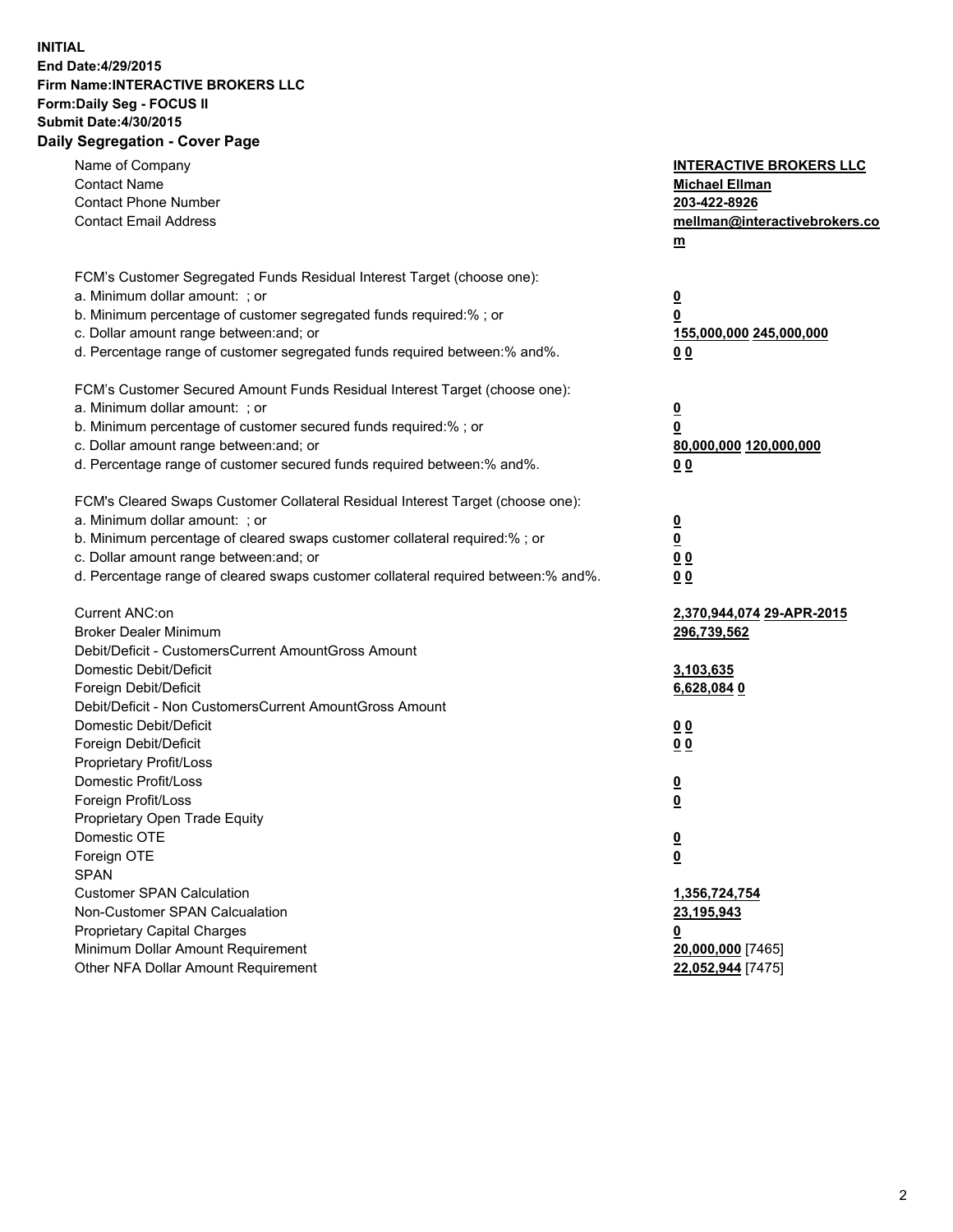## **INITIAL End Date:4/29/2015 Firm Name:INTERACTIVE BROKERS LLC Form:Daily Seg - FOCUS II Submit Date:4/30/2015 Daily Segregation - Secured Amounts**

|     | Foreign Futures and Foreign Options Secured Amounts                                         |                                   |
|-----|---------------------------------------------------------------------------------------------|-----------------------------------|
|     | Amount required to be set aside pursuant to law, rule or regulation of a foreign            | $0$ [7305]                        |
|     | government or a rule of a self-regulatory organization authorized thereunder                |                                   |
| 1.  | Net ledger balance - Foreign Futures and Foreign Option Trading - All Customers             |                                   |
|     | A. Cash                                                                                     | 509,243,633 [7315]                |
|     | B. Securities (at market)                                                                   | $0$ [7317]                        |
| 2.  | Net unrealized profit (loss) in open futures contracts traded on a foreign board of trade   | 16,912,060 [7325]                 |
| 3.  | Exchange traded options                                                                     |                                   |
|     | a. Market value of open option contracts purchased on a foreign board of trade              | 85,409 [7335]                     |
|     | b. Market value of open contracts granted (sold) on a foreign board of trade                | <mark>-42,085</mark> [7337]       |
| 4.  | Net equity (deficit) (add lines 1.2. and 3.)                                                | 526,199,017 [7345]                |
| 5.  | Account liquidating to a deficit and account with a debit balances - gross amount           | 6,628,084 [7351]                  |
|     | Less: amount offset by customer owned securities                                            |                                   |
| 6.  |                                                                                             | 0 [7352] 6,628,084 [7354]         |
|     | Amount required to be set aside as the secured amount - Net Liquidating Equity              | 532,827,101 [7355]                |
|     | Method (add lines 4 and 5)                                                                  |                                   |
| 7.  | Greater of amount required to be set aside pursuant to foreign jurisdiction (above) or line | 532,827,101 [7360]                |
|     | 6.                                                                                          |                                   |
|     | FUNDS DEPOSITED IN SEPARATE REGULATION 30.7 ACCOUNTS                                        |                                   |
| 1.  | Cash in banks                                                                               |                                   |
|     | A. Banks located in the United States                                                       | $0$ [7500]                        |
|     | B. Other banks qualified under Regulation 30.7                                              | 0 [7520] 0 [7530]                 |
| 2.  | Securities                                                                                  |                                   |
|     | A. In safekeeping with banks located in the United States                                   | 466,386,295 [7540]                |
|     | B. In safekeeping with other banks qualified under Regulation 30.7                          | 0 [7560] 466,386,295 [7570]       |
| 3.  | Equities with registered futures commission merchants                                       |                                   |
|     | A. Cash                                                                                     | $0$ [7580]                        |
|     | <b>B.</b> Securities                                                                        | $0$ [7590]                        |
|     | C. Unrealized gain (loss) on open futures contracts                                         | $0$ [7600]                        |
|     | D. Value of long option contracts                                                           | $0$ [7610]                        |
|     | E. Value of short option contracts                                                          | 0 [7615] 0 [7620]                 |
| 4.  | Amounts held by clearing organizations of foreign boards of trade                           |                                   |
|     | A. Cash                                                                                     | $0$ [7640]                        |
|     | <b>B.</b> Securities                                                                        | $0$ [7650]                        |
|     | C. Amount due to (from) clearing organization - daily variation                             | $0$ [7660]                        |
|     | D. Value of long option contracts                                                           | $0$ [7670]                        |
|     | E. Value of short option contracts                                                          | 0 [7675] 0 [7680]                 |
| 5.  | Amounts held by members of foreign boards of trade                                          |                                   |
|     | A. Cash                                                                                     | 201,428,036 [7700]                |
|     | <b>B.</b> Securities                                                                        | $0$ [7710]                        |
|     | C. Unrealized gain (loss) on open futures contracts                                         | 5,422,651 [7720]                  |
|     | D. Value of long option contracts                                                           | 85,422 [7730]                     |
|     | E. Value of short option contracts                                                          | -42,087 [7735] 206,894,022 [7740] |
| 6.  | Amounts with other depositories designated by a foreign board of trade                      | $0$ [7760]                        |
| 7.  | Segregated funds on hand                                                                    | $0$ [7765]                        |
| 8.  | Total funds in separate section 30.7 accounts                                               | 673,280,317 [7770]                |
| 9.  | Excess (deficiency) Set Aside for Secured Amount (subtract line 7 Secured Statement         | 140,453,216 [7380]                |
|     | Page 1 from Line 8)                                                                         |                                   |
| 10. | Management Target Amount for Excess funds in separate section 30.7 accounts                 | 80,000,000 [7780]                 |
| 11. | Excess (deficiency) funds in separate 30.7 accounts over (under) Management Target          | 60,453,216 [7785]                 |
|     |                                                                                             |                                   |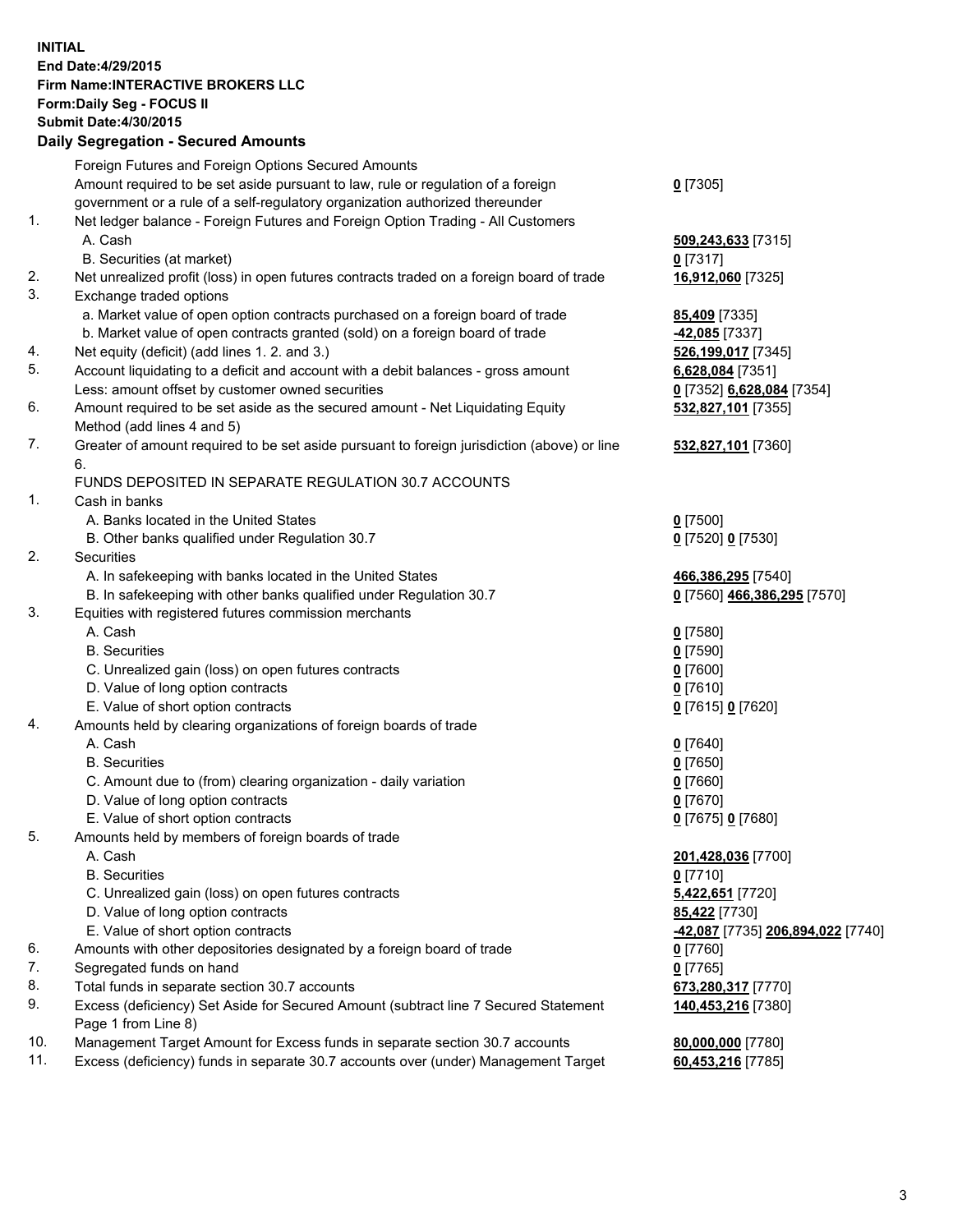**INITIAL End Date:4/29/2015 Firm Name:INTERACTIVE BROKERS LLC Form:Daily Seg - FOCUS II Submit Date:4/30/2015 Daily Segregation - Segregation Statement** SEGREGATION REQUIREMENTS(Section 4d(2) of the CEAct) 1. Net ledger balance A. Cash **2,597,605,022** [7010] B. Securities (at market) **0** [7020] 2. Net unrealized profit (loss) in open futures contracts traded on a contract market **-106,933,082** [7030] 3. Exchange traded options A. Add market value of open option contracts purchased on a contract market **120,770,386** [7032] B. Deduct market value of open option contracts granted (sold) on a contract market **-200,865,478** [7033] 4. Net equity (deficit) (add lines 1, 2 and 3) **2,410,576,848** [7040] 5. Accounts liquidating to a deficit and accounts with debit balances - gross amount **3,103,635** [7045] Less: amount offset by customer securities **0** [7047] **3,103,635** [7050] 6. Amount required to be segregated (add lines 4 and 5) **2,413,680,483** [7060] FUNDS IN SEGREGATED ACCOUNTS 7. Deposited in segregated funds bank accounts A. Cash **384,398,501** [7070] B. Securities representing investments of customers' funds (at market) **1,324,067,670** [7080] C. Securities held for particular customers or option customers in lieu of cash (at market) **0** [7090] 8. Margins on deposit with derivatives clearing organizations of contract markets A. Cash **12,747,497** [7100] B. Securities representing investments of customers' funds (at market) **117,512,566** [7110] C. Securities held for particular customers or option customers in lieu of cash (at market) **0** [7120] 9. Net settlement from (to) derivatives clearing organizations of contract markets **-798,331** [7130] 10. Exchange traded options A. Value of open long option contracts **2,666,827** [7132] B. Value of open short option contracts **-6,084,782** [7133] 11. Net equities with other FCMs A. Net liquidating equity **-65,452,811** [7140] B. Securities representing investments of customers' funds (at market) **843,561,721** [7160] C. Securities held for particular customers or option customers in lieu of cash (at market) **0** [7170] 12. Segregated funds on hand **0** [7150] 13. Total amount in segregation (add lines 7 through 12) **2,612,618,858** [7180] 14. Excess (deficiency) funds in segregation (subtract line 6 from line 13) **198,938,375** [7190] 15. Management Target Amount for Excess funds in segregation **155,000,000** [7194]

16. Excess (deficiency) funds in segregation over (under) Management Target Amount Excess

**43,938,375** [7198]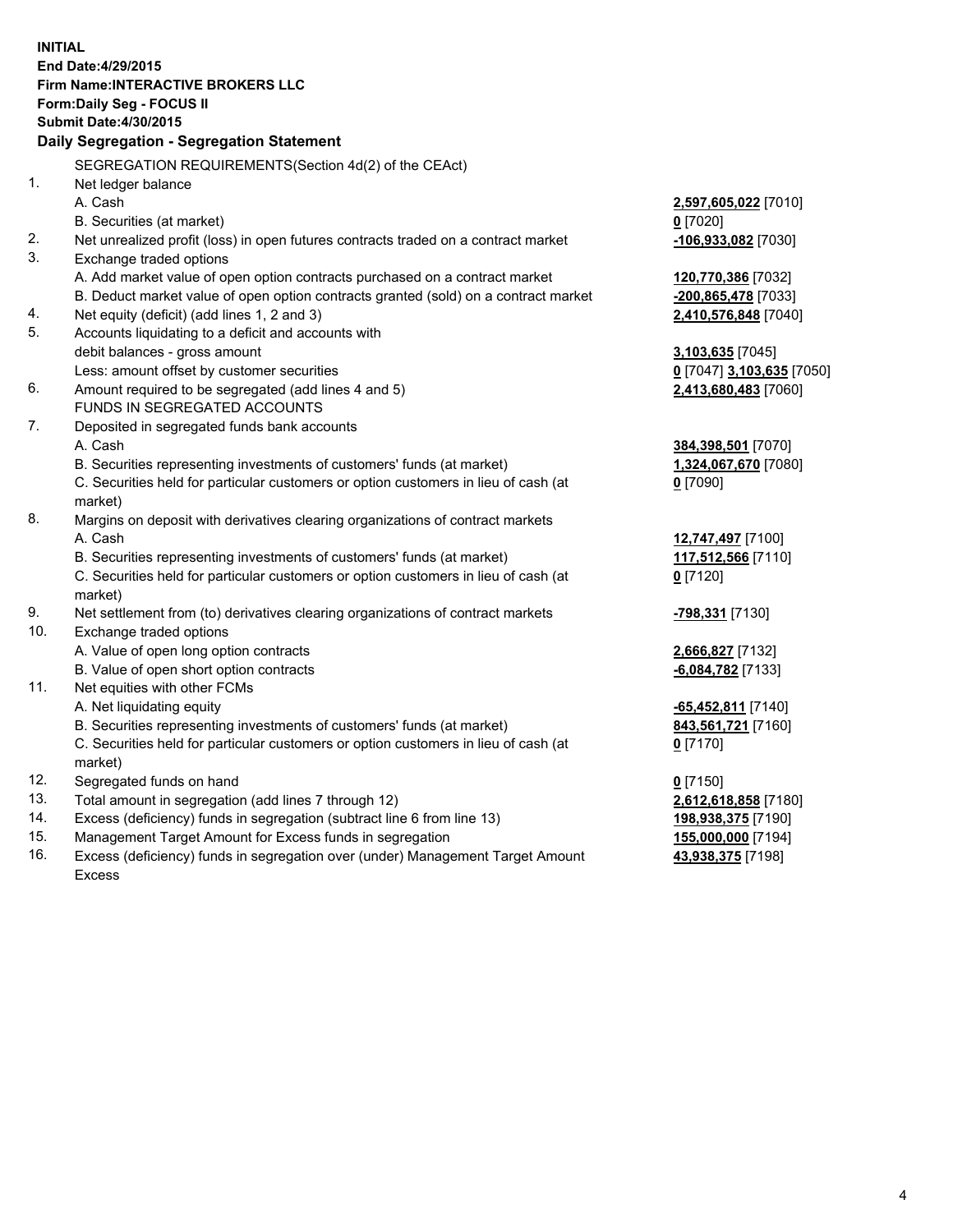## **INITIAL End Date:4/29/2015 Firm Name:INTERACTIVE BROKERS LLC Form:Daily Seg - FOCUS II Submit Date:4/30/2015 Daily Segregation - Supplemental**

| $\blacksquare$           | Total gross margin deficiencies - Segregated Funds Origin                                                                        | 69,489 [9100] |
|--------------------------|----------------------------------------------------------------------------------------------------------------------------------|---------------|
| $\blacksquare$           | Total gross margin deficiencies - Secured Funds Origin                                                                           | 42,090 [9101] |
| $\blacksquare$           | Total gross margin deficiencies - Cleared Swaps Customer Collateral Funds Origin                                                 | $0$ [9102]    |
| $\blacksquare$           | Total gross margin deficiencies - Noncustomer and Proprietary Accounts Origin                                                    | $0$ [9103]    |
| $\blacksquare$           | Total number of accounts contributing to total gross margin deficiencies - Segregated<br>Funds Origin                            | $6$ [9104]    |
| $\overline{\phantom{a}}$ | Total number of accounts contributing to total gross margin deficiencies - Secured<br>Funds Origin                               | 4 [9105]      |
| -                        | Total number of accounts contributing to the total gross margin deficiencies - Cleared<br>Swaps Customer Collateral Funds Origin | $0$ [9106]    |
| ۰                        | Total number of accounts contributing to the total gross margin deficiencies -<br>Noncustomer and Proprietary Accounts Origin    | $0$ [9107]    |
| $\overline{\phantom{a}}$ | Upload a copy of the firm's daily margin report the FCM uses to issue margin calls<br>which corresponds with the reporting date. |               |

04.29.2015 Commodity Margin Deficiency Report.xls